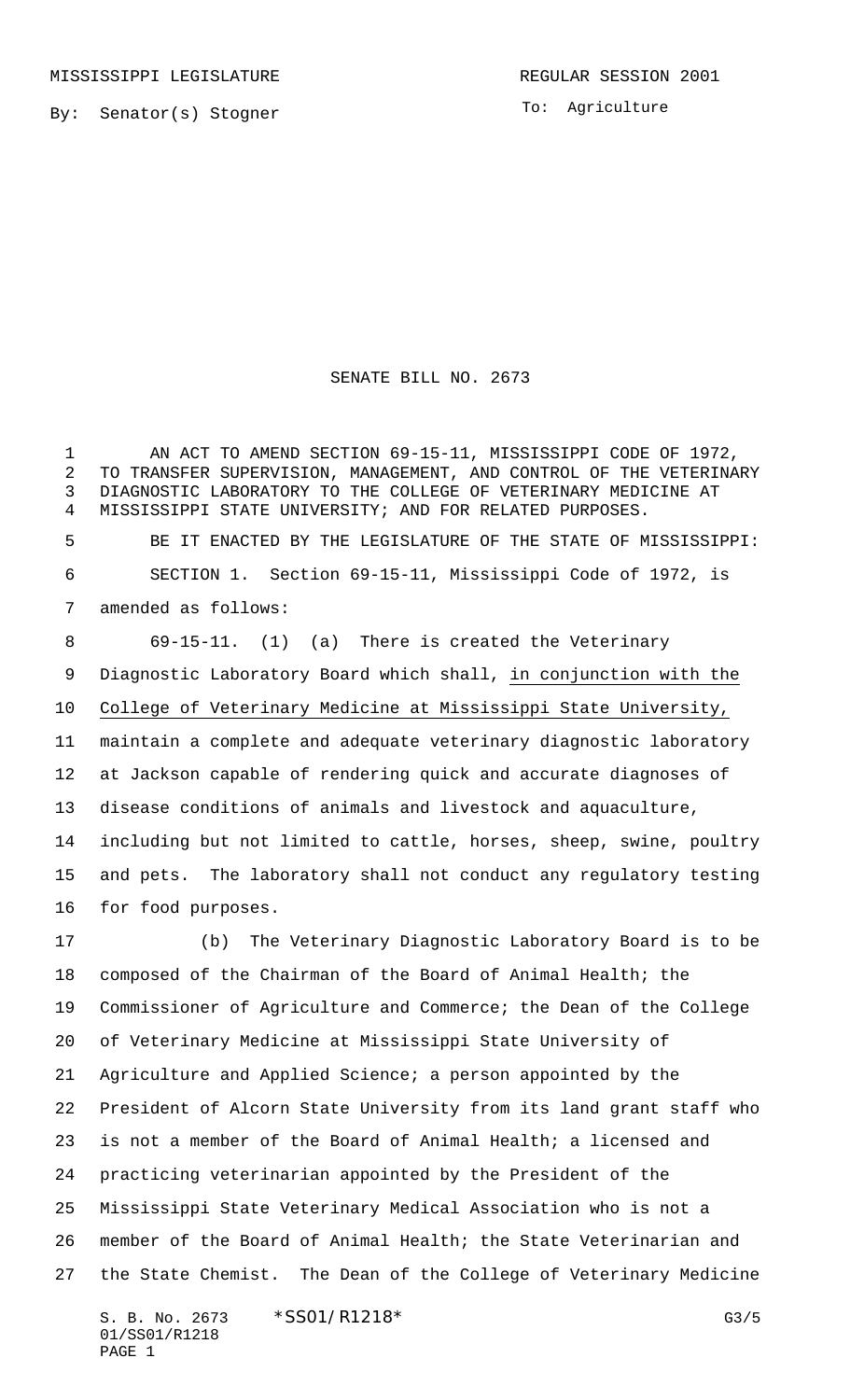at Mississippi State University of Agriculture and Applied Science shall serve as chairman of the board.

 (c) The Veterinary Diagnostic Laboratory Board shall meet every other month, and the chairman may call special meetings 32 of the board as he deems necessary. The members of the Veterinary Diagnostic Laboratory Board who are not full-time public officers or public employees shall be entitled to a per diem as provided in Section 25-3-69. All members of the board are entitled to mileage and actual and necessary expenses in attending such regular or special meetings of the board as provided in Section 25-3-41.

 (d) There is created an advisory council to advise the Veterinary Diagnostic Laboratory Board on matters concerning the Veterinary Diagnostic Laboratory. The council shall be composed of the Chairman of the Senate Agriculture Committee, the Chairman of the House Agriculture Committee, and one (1) appointee of the Lieutenant Governor and one (1) appointee of the Speaker of the House of Representatives. The members of the advisory council shall serve in an advisory capacity only. For attending meetings of the council, such legislators shall receive per diem and expenses which shall be paid from the contingent expense funds of their respective houses in the same amounts provided for committee meetings when the Legislature is not in session; however, no per diem or expenses for attending meetings of the council shall be paid while the Legislature is in session. No per diem and expenses shall be paid except for attending meetings of the council without prior approval of the proper committee in their respective houses.

S. B. No. 2673 \*SS01/R1218\* 01/SS01/R1218 PAGE 2 (e) The Veterinary Diagnostic Laboratory Board shall select from a written list of three (3) recommendations submitted by the Dean of the College of Veterinary Medicine at Mississippi State University of Agriculture and Applied Science, an executive director of the laboratory, **\* \* \*** who holds a degree of veterinary medicine from a recognized college or university; is board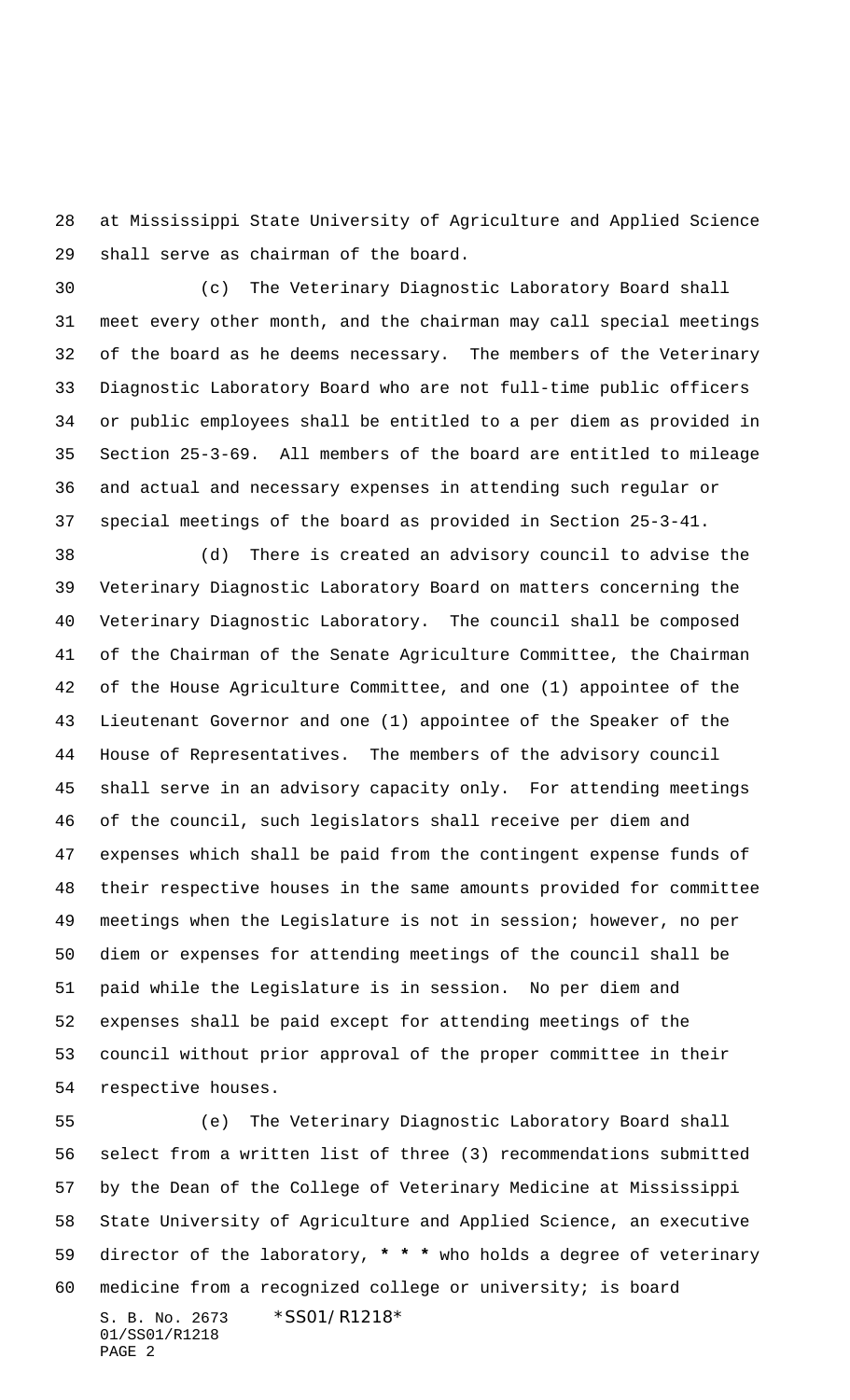certified in one (1) of the following basic diagnostic disciplines: toxicology, pathology, microbiology, virology or clinical pathology; and has engaged in the practice of veterinary clinical diagnosis for at least ten (10) years, five (5) years of which were in a supervisory capacity. The executive director shall select and employ such veterinarians, bacteriologists, pathologists, technicians, clerical assistants, and other personnel necessary to carry out the objective of this section. The salaries, compensation and expenses of such employees **\* \* \*** shall be sufficient to insure the employment of competent persons and shall be paid from funds at the disposal of the Veterinary Diagnostic Laboratory **\* \* \***. The executive director shall be responsible for the daily operations of the laboratory. The College of Veterinary Medicine shall provide such office and technical equipment, and other items of personal property necessary and proper to effect the full meaning of this section.

 (f) All funds, property and other assets of the Board of Animal Health's diagnostic laboratory shall be transferred to the Veterinary Diagnostic Laboratory Board on July 1, 1998. All current positions of the Board of Animal Health's diagnostic laboratory shall be transferred to the Veterinary Diagnostic Laboratory Board on July 1, 1998. Such transfer shall be based on consultation with the Legislative Budget Office staff and on estimated fiscal year 1998 budget expenditures as contained in the fiscal year 1999 budget request of the Board of Animal Health. Before establishment and allotment of such resources for fiscal year 1999, copies of the proposed division of resources shall be provided for review to the advisory council for the Veterinary Diagnostic Laboratory Board, the Legislative Budget Office and the Joint Legislative Committee on Performance, Evaluation and Expenditure Review. It is the intent of the Legislature that funds shall be transferred to the Veterinary Diagnostic Laboratory

S. B. No. 2673 \*SS01/R1218\* 01/SS01/R1218 PAGE 3